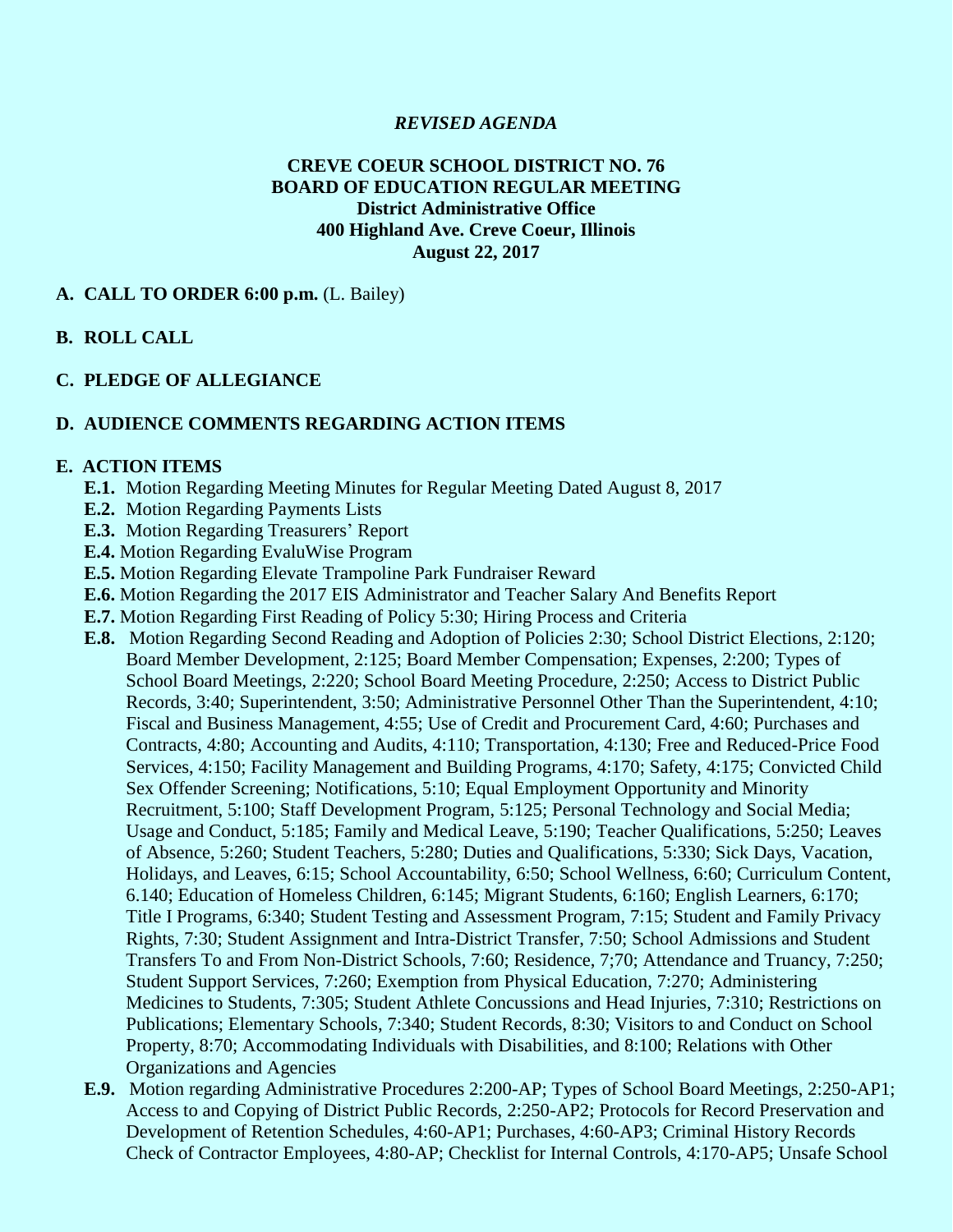Choice Option, 4:175-AP1; Criminal Offender Notification Laws; Screening, 5:30-AP2; Investigations, 5:250-AP; School Visitation Leave, 6:140-AP; Education of Homeless Children, 6:170-AP1; Checklist for Development, Implementation, and Maintenance of Parent and Family Engagement Compacts for Title I Programs, 6:170-AP2; Notice to Parents Required by Elementary and Secondary Education Act, McKinney-Vento Homeless Assistance Act, and Protection of Pupil Rights Act, 7:60-AP1; Challenging a Student's Residence Status, 7:60-AP2; Establishing Student Residency, 7:270-AP1; Dispensing Medication, 7:305-AP; Program for Managing Student Athlete Concussions and Head Injuries, 7:310-AP; Guidelines for Student Distribution of Non-School Sponsored Publications, 7:340-AP1; School Student Records, and 8:95-AP; Parental Involvement **E.10.** Motion regarding Policy Exhibits 2:125-E1; Board Member Expense Reimbursement Form, 2:125- E2; Board Member Estimated Expense Approval Form, 2:125-E3; Resolution to Regulate Expense Reimbursements, 2:220-E1; Board Treatment of Closed Meeting Verbatim Recordings and Minutes, 2:220-E2; Motion to Adjourn to Closed Meeting, 2:220-E4; Open Meeting Minutes, 2:220-E5; Semi-Annual Review of Closed Meeting Minutes, 2:220-E6; Log of Closed Meeting Minutes, 2:220-E7; Access to Closed Meeting Minutes and Verbatim Recordings, 2:220-E8; School Board Records Maintenance Requirements and FAQs, 2:250-E2; Immediately Available District Public Records and Web-Posted Reports and Records, 5:190-E1; Notice to Parents of Their Right to Request Their Child's Classroom Teachers' Qualifications, 5:190-E2; Notice to Parents When Their Child is Assigned To or Has Been Taught for at Least Four Straight Weeks By a Teacher Who Does Not Meet Applicable State Certification/Licensure Requirements, 5:190-E3; Letter to Teacher Who Does Not Meet Applicable State Certification/Licensure Requirements for the Grade Level and Subject Area of Assignment, 6:170-AP1, E1; District Level Parent and Family Engagement Compact, 6:170-AP1, E2; School-Level Parent and Family Engagement Compact, 6:170-AP2, E1; District Annual Report Card Required by Every Student Succeeds Act (ESSA), 7:60-AP2, E1; Letter of Residence from Landlord in Lieu of Lease, 7:60-AP2, E2; Letter of Residence to Be Used When the Person Seeking to Enroll a Student Is Living with a District Resident, 7:60-AP2, E3; Evidence of Non-Parent's Custody, Control, and Responsibility of a Student, 7:340-AP1, E1; Notice to Parents/Guardians and Students of Their Rights Concerning a Student's School Records, 7:340-AP1, E3; Letter to Parents and Eligible Students Concerning Military Recruiters and Postsecondary Institutions Receiving Student Directory Information, and 7:340-AP1, E4; Frequently Asked Questions Regarding Military Recruiter Access to Students and Student Information

## **F. INFORMATION ITEMS**

- **F.1.** Written Communications
- **F.2.** Reminders of Upcoming Events
- **F.3.** Presentations and Suggestions by Board Members
- **F.4.** Report(s) from Administration

## **G. COMMITTEE REPORTS**

- **G.1.** Building & Grounds *(Keogel / V. Ragon) (Ten Year Life Survey Report)*
- **G.2.** Policy *(Giddens / Tyler)*
- **G.3.** Technology *(Greiner / K. Ragon)*
- **G.4.** Parent Teacher Advisory *(V. Ragon)*
- **G.5.** Food Service *(Tyler / K. Ragon)*

## **H. RECOGNITION OF VISITORS WISHING TO ADDRESS THE BOARD**